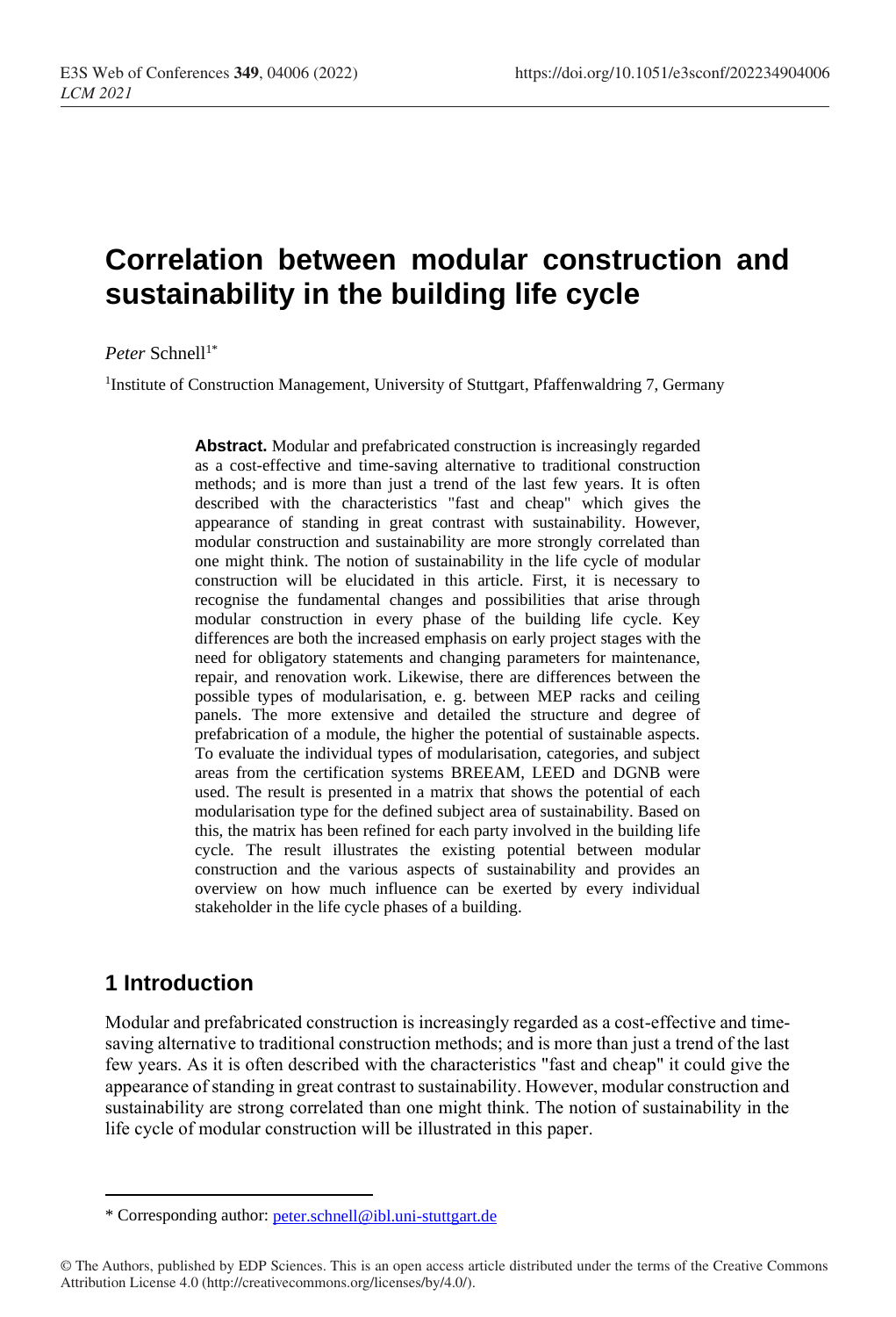The three-pillar model of sustainability, on which common certification systems such as DGNB, LEED or BREEAM are based, addresses the three principles of environmental, economic, and social issues [1]. The aim is to provide future generations an intact living space with an environmental, economic, and social balance. In the construction industry, the pillars of sustainability are affected in all life cycle phases of buildings.

Component assemblies as basic elements of modular construction offer the possibility of creating new buildings according to one's construction kit. In case current requirements are met no longer, component by component can be removed which makes both site and components available again. Alternatively, additional elements can be added vertically or horizontally. The basic idea of modular construction is to adapt to the current needs and trends without wasting valuable resources. Modules can be not only various types of prefabricated elements, e.g., component groups such as MEP modules and facade elements, but also large volumetric elements such as bathroom pots, which all differ significantly in terms of the degree of prefabrication. The decisive difference to site-built construction methods is frontloading, meaning shifting decisions from the construction phase to the design phases by also reducing time due to the repetition effect [2].

### **2 Modular construction and its advantages**

Based on literature research, the most common types of modular construction and their advantages were first identified. In addition, the advantages were utilized and combined to compare different degrees of modularisation within selected phases of the building life cycle [3-6]. The definition of the life cycle phases is based on the literature comparison of Schwerdtner [14].

The design phases are reduced using standardised component groups according to the degree of modularisation (figure 1) which results in considerable advantages, especially when using volumetric modules. Furthermore, due to the repetition effect, the production costs can be recorded more accurate. With a higher degree of prefabrication, the duration of the construction phase can also be reduced, which, among other things, reduces the general construction site costs [7]. The stationary prefabrication of the modules also achieves a better, homogeneous quality. Although the modularisation of components simplifies many processes in the construction phase, it restricts requests for changes to a certain extent [6].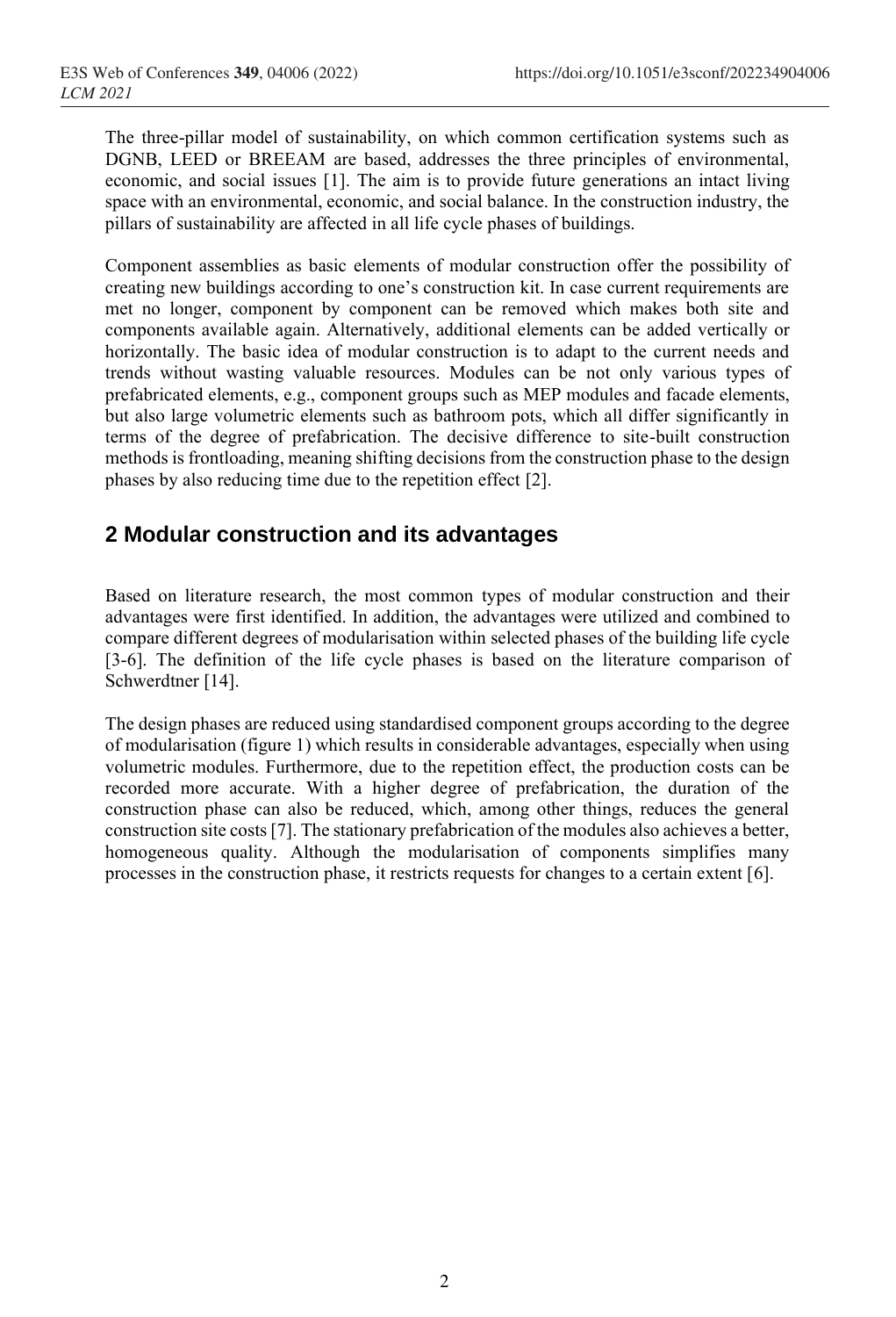

**Fig. 1.** Advantages in the building life cycle through modular construction

From the perspective of users, a modular building does not have a significant advantage for the operation phase. However, by contrast it can have an enormous impact on maintenance and repair work depending on the type of measures. Especially complex measures within the operation and maintenance phase benefit from a higher degree of modularisation. A high degree of modularisation can not only enable time advantages in the renovation phase, but also creates conditions that limit flexibility. For example, larger component groups may have to be dismantled even though only small parts have to be replaced. Likewise, design limits are set by the existing grid size, which count especially for a high degree of modularisation and larger modules.

## **3 Potential impacts of sustainability goals**

To further specify the potentials of modular construction, subject areas were derived to assess the sustainability within the selected life cycle phases design, construction, maintenance and renovation. Therefore, common certification systems DGNB, LEED and BREEM were analysed, compared and correlations between them were identified [1, 8-13]. Subsequently, the main categories of the three certification systems were compared and combined to an overall list of subject areas. Table 1 shows the subject areas on the left and the main life cycle phases in the subsequent columns. Additionally, the involved parties of each life cycle phase were assigned.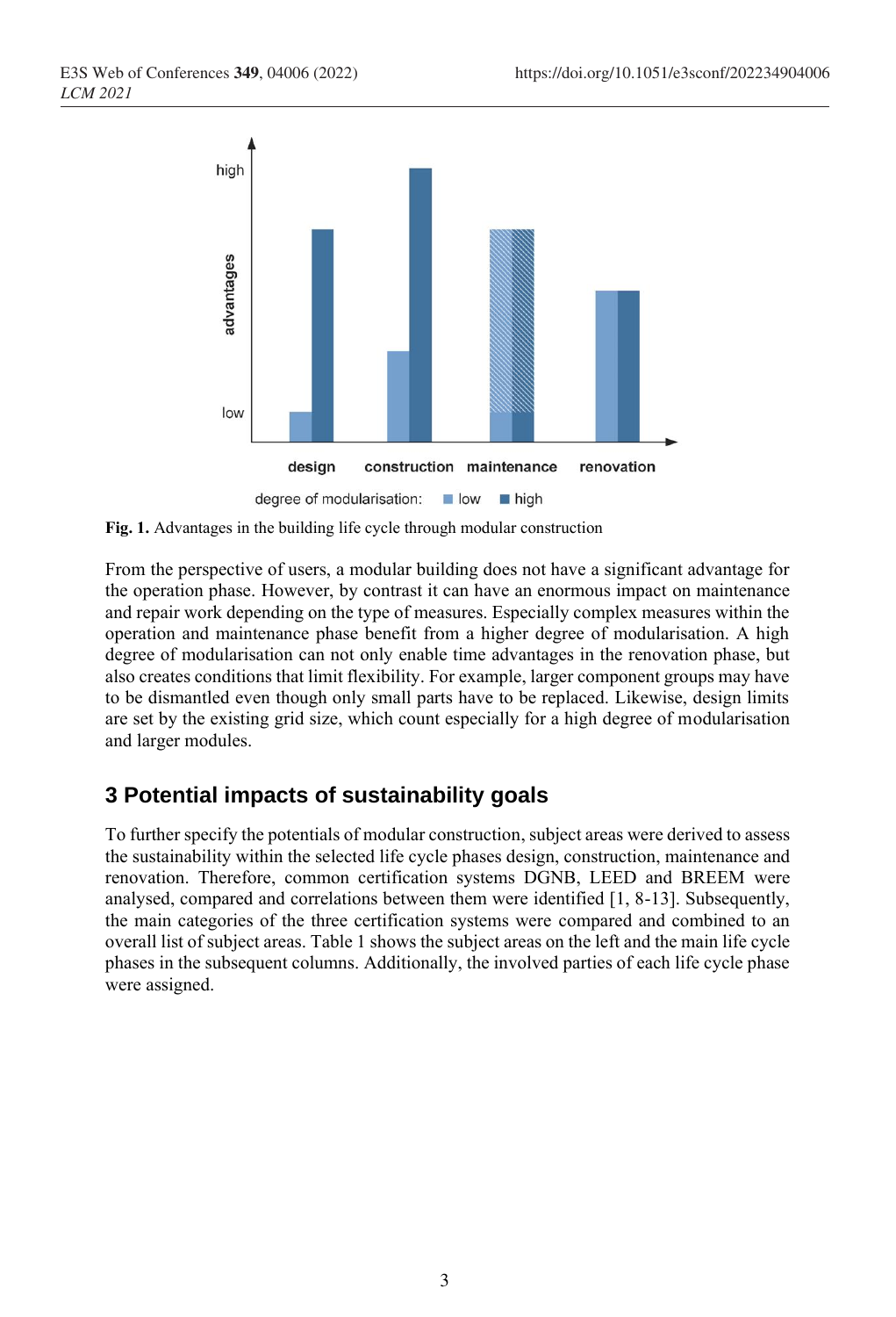| Tab. 1. Influence of modular construction on defined subject areas of sustainability within building life |  |
|-----------------------------------------------------------------------------------------------------------|--|
| cycle phases                                                                                              |  |

| subject area                                      | design                            | construction                                                                 | maintenance                                                | renovation                                                                                                                         |
|---------------------------------------------------|-----------------------------------|------------------------------------------------------------------------------|------------------------------------------------------------|------------------------------------------------------------------------------------------------------------------------------------|
| involved<br>stakeholders                          | client,<br>architect,<br>designer | client,<br>architect,<br>general<br>contractor,<br>construction<br>companies | client,<br>user,<br>facility and<br>object manager         | client,<br>architect,<br>general<br>contractor,<br>construction<br>companies,<br>apt. user,<br>apt. facility and<br>object manager |
| design and<br>quality for<br>urban<br>development | $^{++}$                           |                                                                              | $^{+}$                                                     | $^{+}$                                                                                                                             |
| health and<br>wellbeing                           | $^{++}$                           |                                                                              | $^{++}$                                                    | $+$                                                                                                                                |
| waste and<br>pollution                            | $\ddot{}$                         | $+$                                                                          |                                                            | $+$                                                                                                                                |
| location and<br>space<br>requirement              | $^{++}$                           | $-$                                                                          |                                                            |                                                                                                                                    |
| quality                                           | $^{++}$                           | $++$                                                                         | $^{+}$                                                     | $^{++}$                                                                                                                            |
| materials and<br>resources                        | $^{++}$                           | $+$                                                                          |                                                            | $^{+}$                                                                                                                             |
| energy balance<br>and efficiency                  | $++$                              |                                                                              | $^{+}$                                                     |                                                                                                                                    |
| water<br>consumption                              | $++$                              | --                                                                           | $^{+}$                                                     | $\overline{\phantom{0}}$                                                                                                           |
| transport                                         | $^{+}$                            | $^{+}$                                                                       | --                                                         | $^{+}$                                                                                                                             |
| innovation                                        | $^{++}$                           | $\overline{\phantom{0}}$                                                     | --                                                         | $^{+}$                                                                                                                             |
| process quality<br>and on-site<br>management      | $^{+}$                            | $++$                                                                         |                                                            | $+$                                                                                                                                |
| flexibility and<br>potential of<br>reutilization  | $++$                              |                                                                              |                                                            | $+$                                                                                                                                |
| life cycle costs<br>and<br>marketability          | $++$                              |                                                                              |                                                            | $+$                                                                                                                                |
| legend                                            |                                   |                                                                              | very low (--), low (-), high (+), very high (++) influence |                                                                                                                                    |

As shown in table 1, the influence of modular construction on each subject area is different according to the involved party. During the design phase, the influence is high, but not all involved parties are already part of the project team. Furthermore, the overall influence and the amount of addressable subject areas is diminishing in the later construction, maintenance and renovation phase. Thus, the number of involved parties and the impact possibilities of the new subject areas are reciprocal. To identify the correlation potential between the advantages of modular construction and sustainable goals, each life cycle phase of modular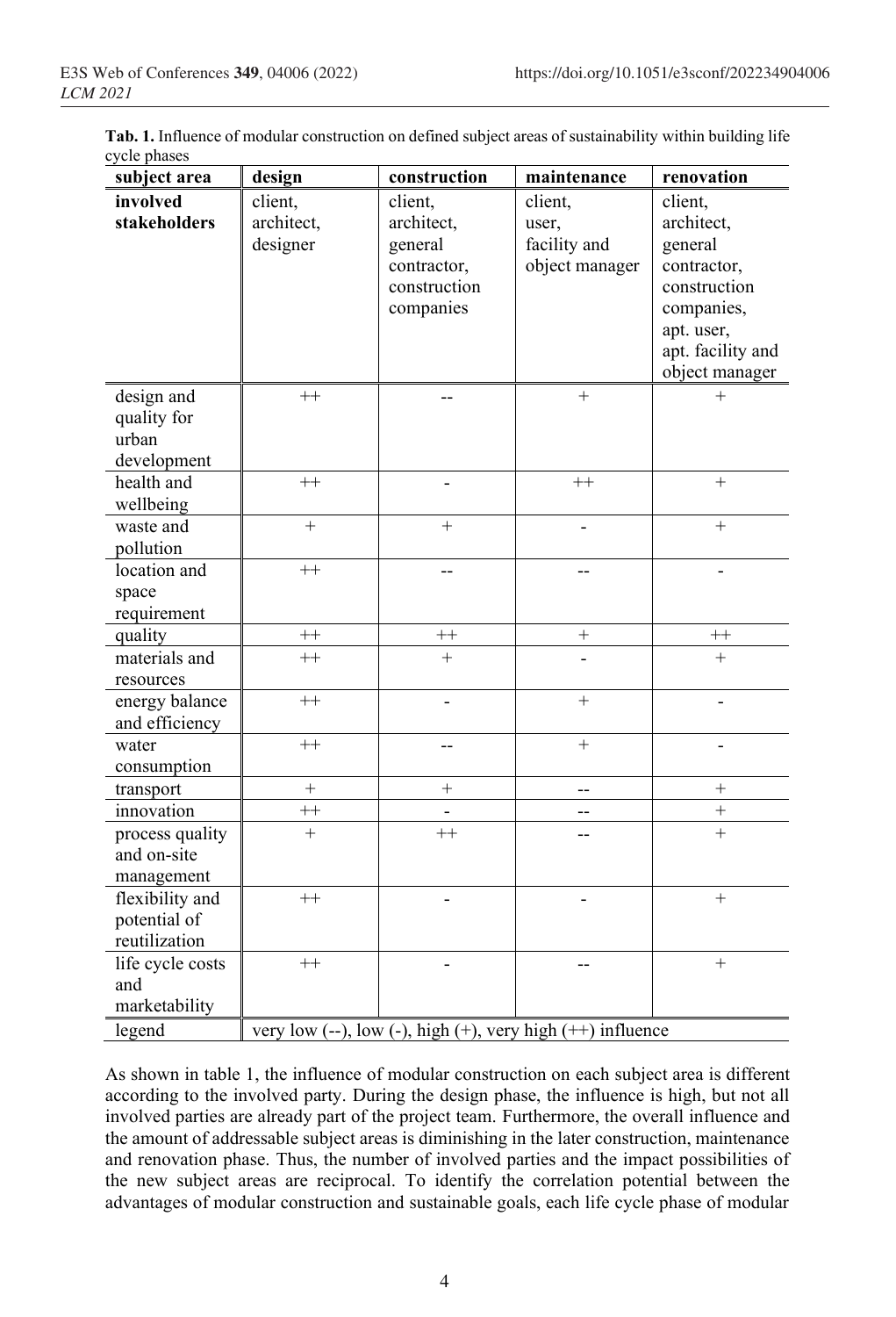construction methods was evaluated due to its suggestibility of the new categories. The main findings are presented in the discussion.

## **4 Discussion**

A direct link exists between the principles of modular construction and the aspects of sustainability. Reasons for the connection of modular construction to sustainability are especially the serial off-site production, the subsequent shorten assembly time on the construction site, and the recyclability of each individual module [6]. The relocation of the manufacturing process to a weather-protected factory not only means considerable efficiency gains, but also extensive and sustainable alternatives for individual components and processes. Flow-oriented production processes enable the sustainable usage of resources such as materials and labour, both environmentally and ecologically [6, 15]. Moreover, it improves the social interests of society through improved working conditions. The assembly on the construction site has environmental benefits due to both a significantly shorter and more stable construction process and through a low-waste and low-emission construction site [7]. Economic potentials can be found by the reduced construction time due to the singular assembly of the modules. Finally, the opportunity to exchange single modules, to separate materials by type and to simply deconstruct individual components or entire parts of the building enable the return of used materials and resources to a closed material cycle. This means that these materials and resources can be used as efficiently as possible from an environmental, economic, and social point of view [16, 17].

In the conceptual and detailed design phase, the influence to change to modular construction methods is the highest. In the construction phase, modular alternatives can still be used to some extent for several component groups, whereas during the operating phase there are no possibilities without maintenance measures, as the building has already been completed [18]. In the renovation phase, the possibilities to apply modular construction methods increase again. This clearly demonstrates that stakeholders such as architects and other specialised engineers who are involved in the conceptual and detailed design phase, have a decisive influence on the choice of construction method. In comparison, the influence of executing construction companies is much smaller if alternative construction methods are contractually not possible. Likewise, there are no opportunities for facility managers and users to influence the construction of the building if they were not already involved in the design phases [19]. As the operation phase is responsible for a significant proportion of the complete duration of the building's life cycle, maintenance measures are even more important for customers and users of the buildings. Figure 2 illustrates the influence of each party involved for every life cycle phase.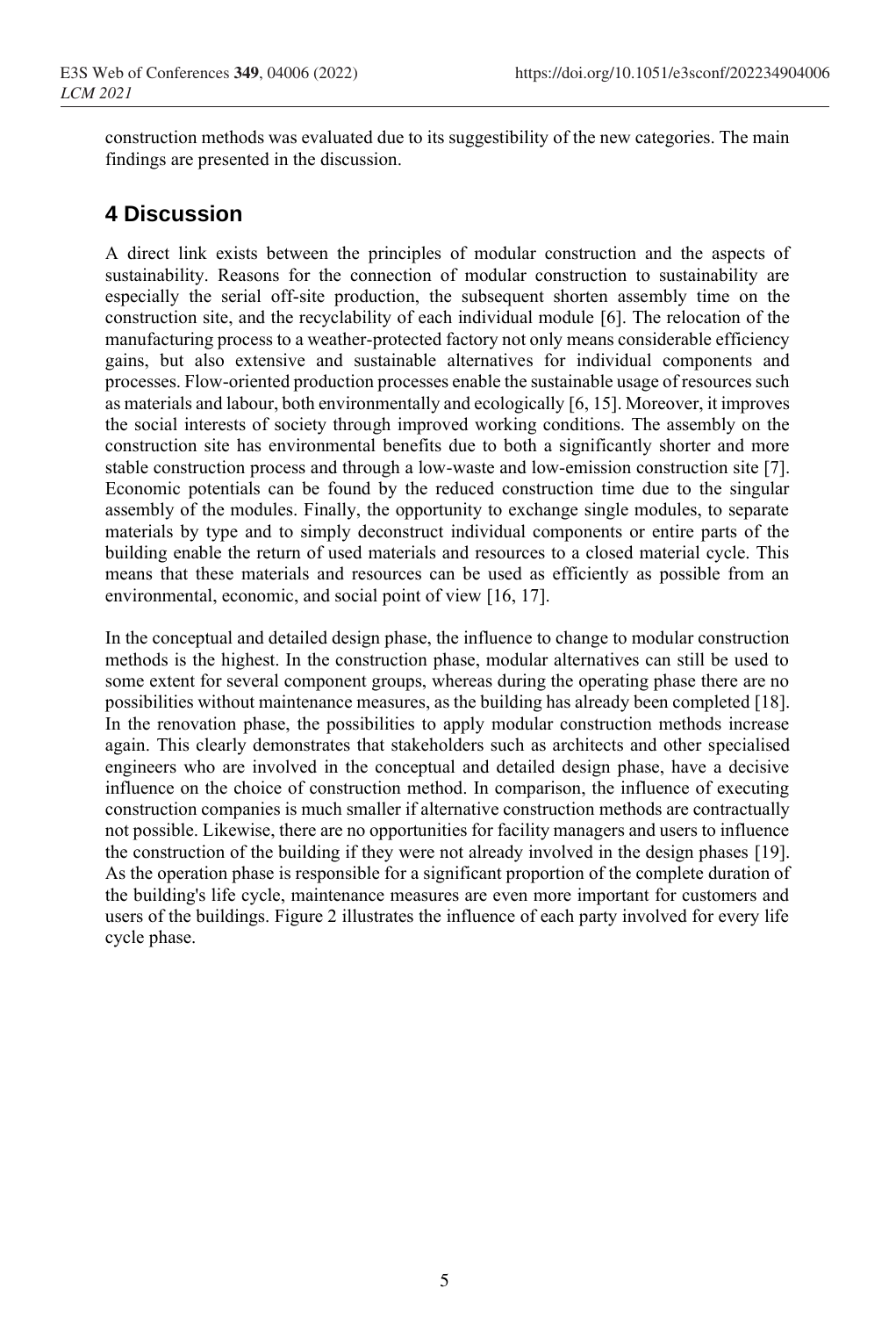

**Fig. 2.** Influence over the building life cycle by each party involved

## **5 Conclusion**

Modular construction methods will not affect the life cycle phases of buildings dramatically, but will change, the length ratio and will further entail a clear separation of the individual phases. Furthermore, advantages and correlations between modular construction and sustainability exist in every life cycle phase. However, as figure 1 shows, the full potential of the subsequent phases can only be exploited when general conditions were already aligned in the design phases. The problem is, as figure 2 shows, the participants of the design phases are currently only involved to a limited extent in the further life cycle. In addition, participants in the maintenance phase are not yet involved in the early phases.

Due to various benefits, modular construction methods can have a great impact towards an earlier involvement of stakeholders during design and construction. To reach environmental, economic, and social goals through modular construction, integrated and holistic project approaches are needed.

## **References**

- 1. T. Ebert, N. Eßig, G. Hauser, DETAIL Green Books, Zertifizierungssysteme für Gebäude, (2010)
- 2. N. Bertram, S. Fuchs, J. Mischke, R. Palter, G. Strube, J. Woetzel, Modular construction: From projects to products,  $3 - 9$ , (2019)
- 3. J. Molav, D. L. Barral, Procedia Engineering, A Construction Procurement Method to Achieve Sustainability in Modular Construction, 145, 1362 – 1369, (2016)